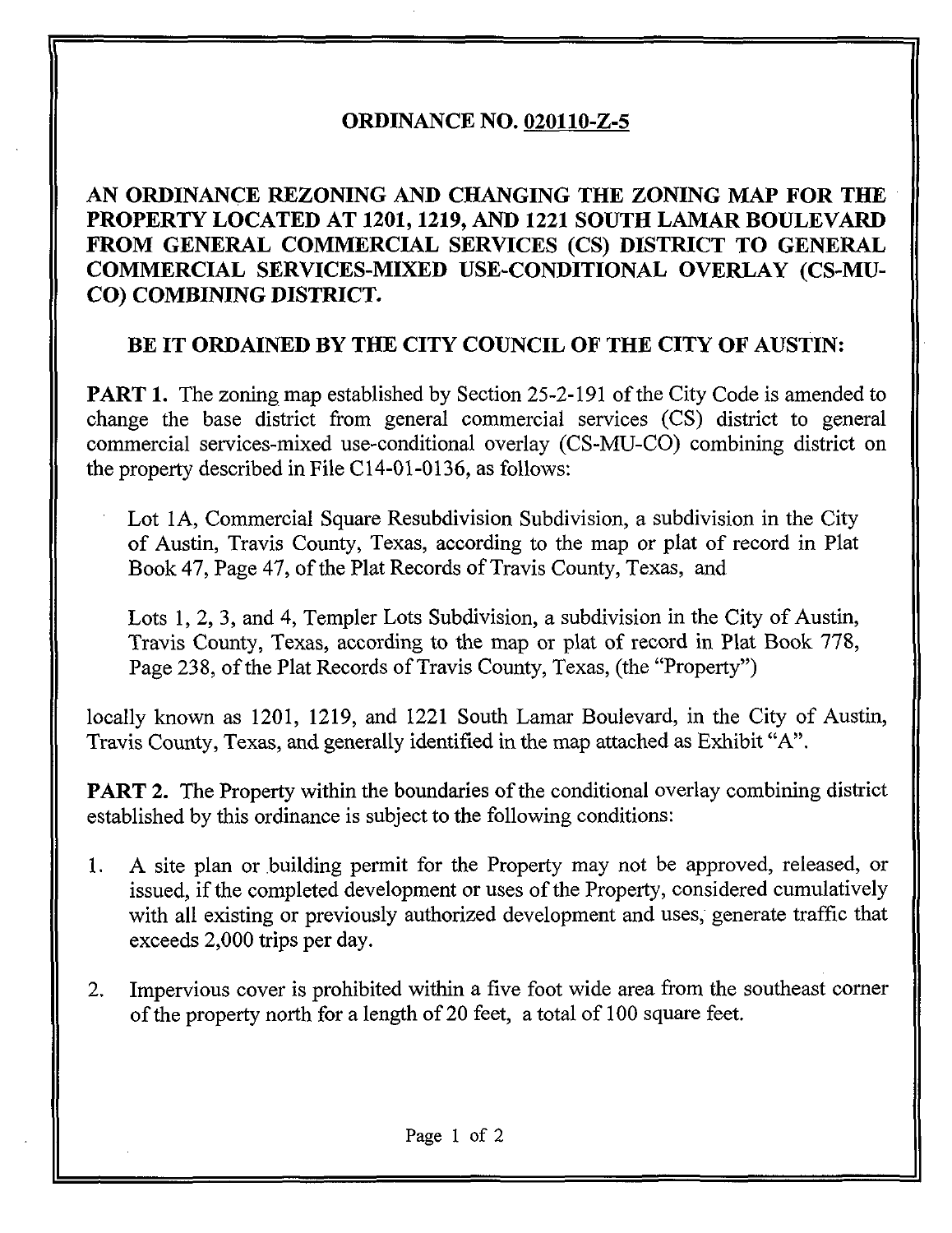3. The following uses are prohibited uses of the Property:

Agricultural sales and services Campground Construction sales and services Equipment sales Laundry service Plant nursery Adult oriented businesses Automotive repair services Automotive washing (of any type)

Building maintenance services Commercial blood plasma center Convenience storage Kennels Monument retail sales Vehicle storage Automotive sales Automotive rentals Pawn shop services

Except as specifically restricted under this ordinance, the Property may be developed and used in accordance with the regulations established for the general commercial services (CS) base district and other applicable requirements of the City Code.

PART 3. The Council waives the requirements of Section 2-2-3, 2-2-5, and 2-2-7 of the City Code for this ordinance.

PART 4. This ordinance takes effect on January 21, 2002.

## PASSED AND APPROVED

January  $10$ ,  $2002$ 

§<br>§<br>ઠ

Gustavo L. Garcia Mayor

**APPROVEI**  $Sedora J$ City *(At*torney **ATTEST:** 

Shirley A. Brown

City Clerk